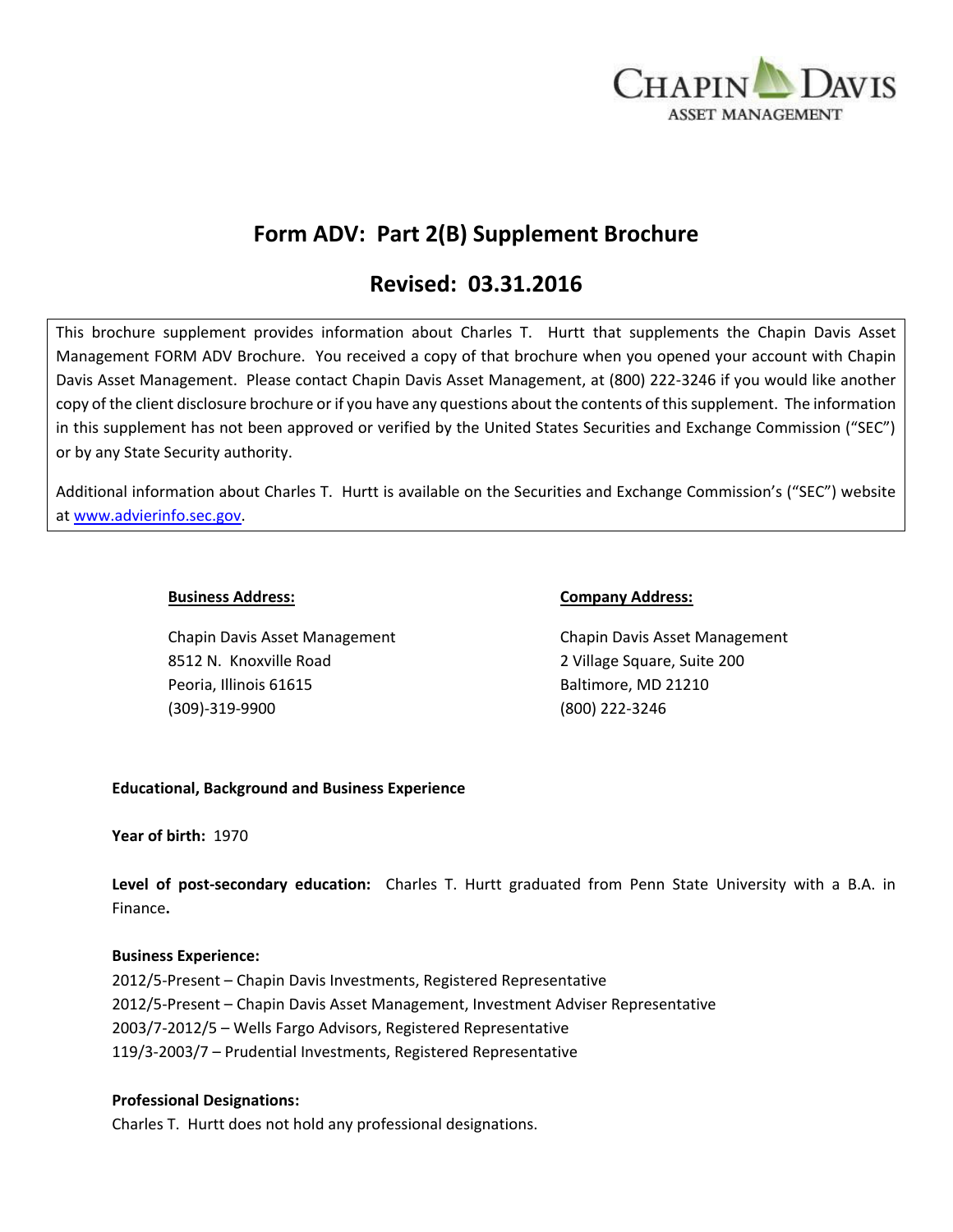#### **Disciplinary Action**

Chapin Davis Asset Management discloses facts regarding any legal or disciplinary events that it deems to be material to a client considering Charles T. Hurtt to act as their Investment Advisor Representative. Chapin Davis Asset Management is not aware of any events applicable to this item. FINRA's Brokercheck® [http://www.brokercheck.finra.org](http://www.brokercheck.finra.org/) may have additional information regarding the disciplinary history of Charles T. Hurtt that is not included in this brochure supplement.

#### **Other Business Activities**

In addition to being an Investment Advisor Representative with Chapin Davis Asset Management, Charles T. Hurtt is also a Registered Representative at Chapin Davis Investments, a Broker/Dealer. Charles T. Hurtt spends more than 10% of his time acting in both capacity. As an Investment Advisor Representative and Registered Representative, Charles T. Hurtt can offer clients both advisory programs and services and non-advisory programs. This may present a conflict of interest. However, as an Investment Advisor Representative of Chapin Davis Asset Management, Charles T. Hurtt has a responsibility to make recommendations that are in the best interest of each customer.

#### **Additional Compensation**

Product companies (including our affiliates) with which we have agreements work with Chapin Davis Asset Management and our financial advisors to provide education and other support to help distribute their products. These companies may pay for training and education events, seminars or other similar events for employees, financial advisors, clients and prospective clients. They may also reimburse entertainment. A financial advisor may also receive a service fee, expense reimbursement, or other payments from other companies. These service fees, as well as incentive programs and cash and/or noncash compensation, all are strictly regulated by the SEC and Financial Industry Regulatory Authority, as well as Chapin Davis Asset Management internal compliance policies.

Your Financial Advisor may also engage in the sale of insurance products as a licensed agent or broker of Chapin Davis Insurance. In your Financial Advisors' capacity as a registered representative of a broker dealer, or as a licensed insurance agent or broker, your financial advisor will receive brokerage and insurance commissions for these services.

### **Supervision**

Investment Advisor Representatives' activities are supervised by registered principals in their office of supervisory jurisdiction and individuals therein, including any or all of the following Investment Advisor Representatives' direct registered principals, central supervision personnel who report to the Chief Compliance Officer of Chapin Davis Asset Management.

| Supervisor:          | <b>Stephanie N. Elliott</b> |
|----------------------|-----------------------------|
| Title:               | COO & CCO                   |
| <b>Phone number:</b> | (800) 222-3246              |

The Securities and Exchange Commission requires all investment advisory firms to disclose information on a Brochure Supplement about financial advisors who meet with clients and formulate investment advice for them.